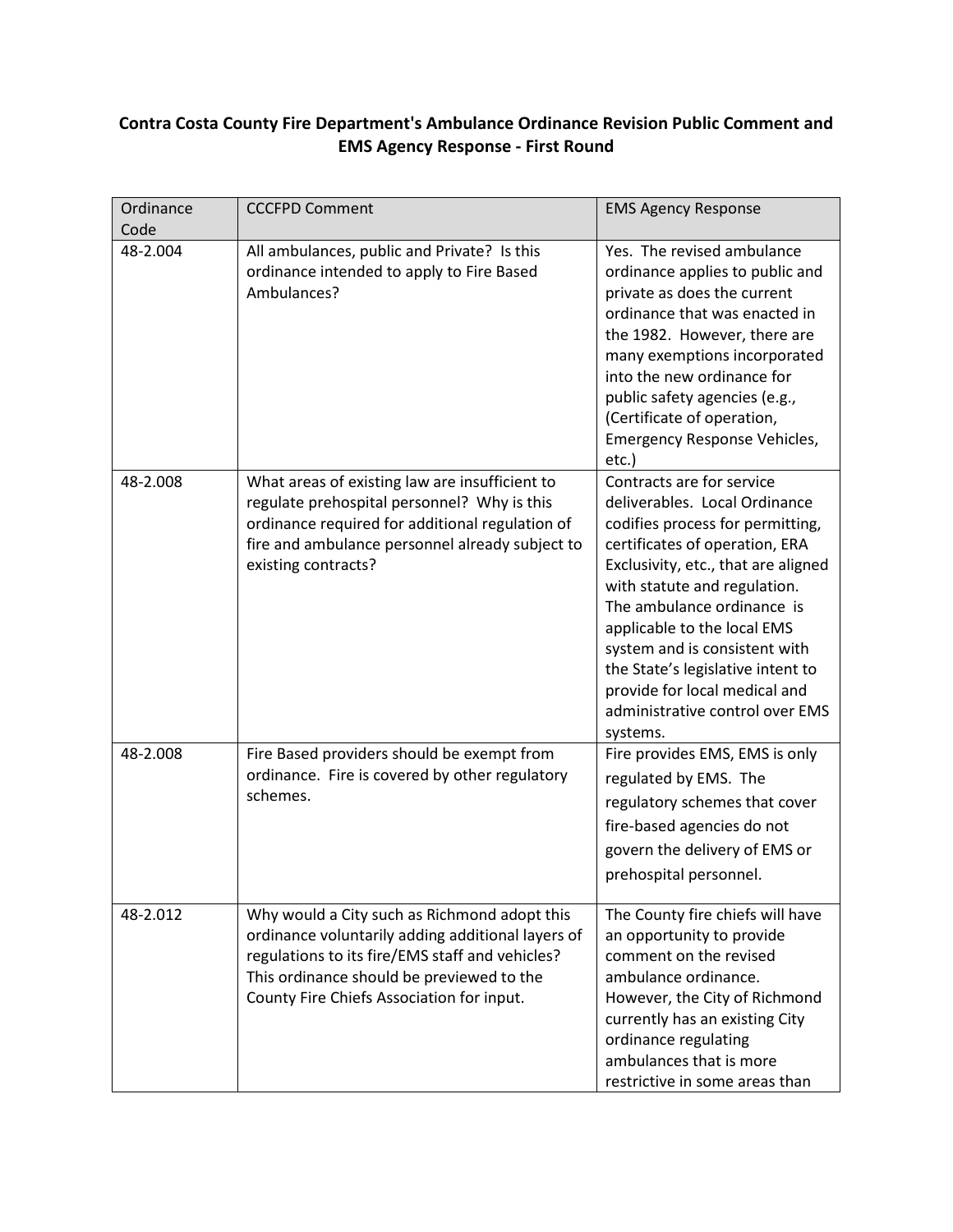|               |                                                    | the County proposed revised                                     |
|---------------|----------------------------------------------------|-----------------------------------------------------------------|
|               |                                                    | ordinance.                                                      |
| $48-2.012(a)$ | Potential conflicts with SB438                     | The EMS Agency is not aware of                                  |
|               |                                                    | any conflicts, actual or                                        |
|               |                                                    | potential, with SB 438. To the                                  |
|               |                                                    | extent that a local ordinance                                   |
|               |                                                    | conflicts with state law, state                                 |
|               |                                                    | law is generally controlling. The                               |
|               |                                                    | <b>EMS Agency encourages the</b>                                |
|               |                                                    | District to provide specific<br>examples of actual or potential |
|               |                                                    | conflicts between the proposed                                  |
|               |                                                    | revised ambulance ordinance                                     |
|               |                                                    | and SB438.                                                      |
| 48-2.012(e)   | This needs better definition. Occasionally         | This section has been revised to                                |
|               | patients who don't require C-Spine are             | clarify that it is applicable to                                |
|               | transported from a scene to an ambulance using     |                                                                 |
|               | a Fire based boat, ATV, pick up truck, etc. Is the | vehicles that are consistently                                  |
|               | intent to regulate all of these types of vehicles? | operated for the purpose of                                     |
|               | Exempting Fire (publicly owned) vehicles would     | patient transport.                                              |
|               | solve this issue                                   |                                                                 |
| 48-2.012(g)   | Government Agency? Again, confirm if this          | Exempt for Fire agencies who                                    |
|               | ordinance is intended to regulate government       | don't competitively bid for EOAs                                |
|               | operations?                                        | $(48-6.002)$                                                    |
|               |                                                    |                                                                 |
| 48-2.012(p)   | Need better definition of ERV; is intent to        | The definition of an ERV has                                    |
|               | regulate fire vehicles of all types?               | been updated. An ERV is                                         |
|               |                                                    | defined to include only privately                               |
|               |                                                    | owned vehicles.                                                 |
|               |                                                    |                                                                 |
| 48-2.012(r)   | Has there been such designation by BOS?            | The language in the proposed                                    |
|               |                                                    | revised ambulance ordinance is                                  |
|               |                                                    | included in the current                                         |
|               |                                                    |                                                                 |
|               |                                                    | Ambulance Ordinance.                                            |
| 48-2.012(v)   | Is this defined anywhere else? MCI plan? Does      | The proposed revised                                            |
|               | two (2) meet this definition of multiple?          | ambulanced ordinance                                            |
|               |                                                    | references county MCI Plan. See                                 |
|               |                                                    | 48-20.022. Please reference the                                 |
|               |                                                    | MCI plan for definitions.                                       |
| 48-2.012(w)   | Is this intended to say "physician and surgeon"    | The requirement for a physician                                 |
|               | or should it read "or"?                            | and surgeon was created and                                     |
|               |                                                    | defined by state law. All                                       |
|               |                                                    | physicians are surgeons, and all                                |
|               |                                                    | surgeons are physicians. Please                                 |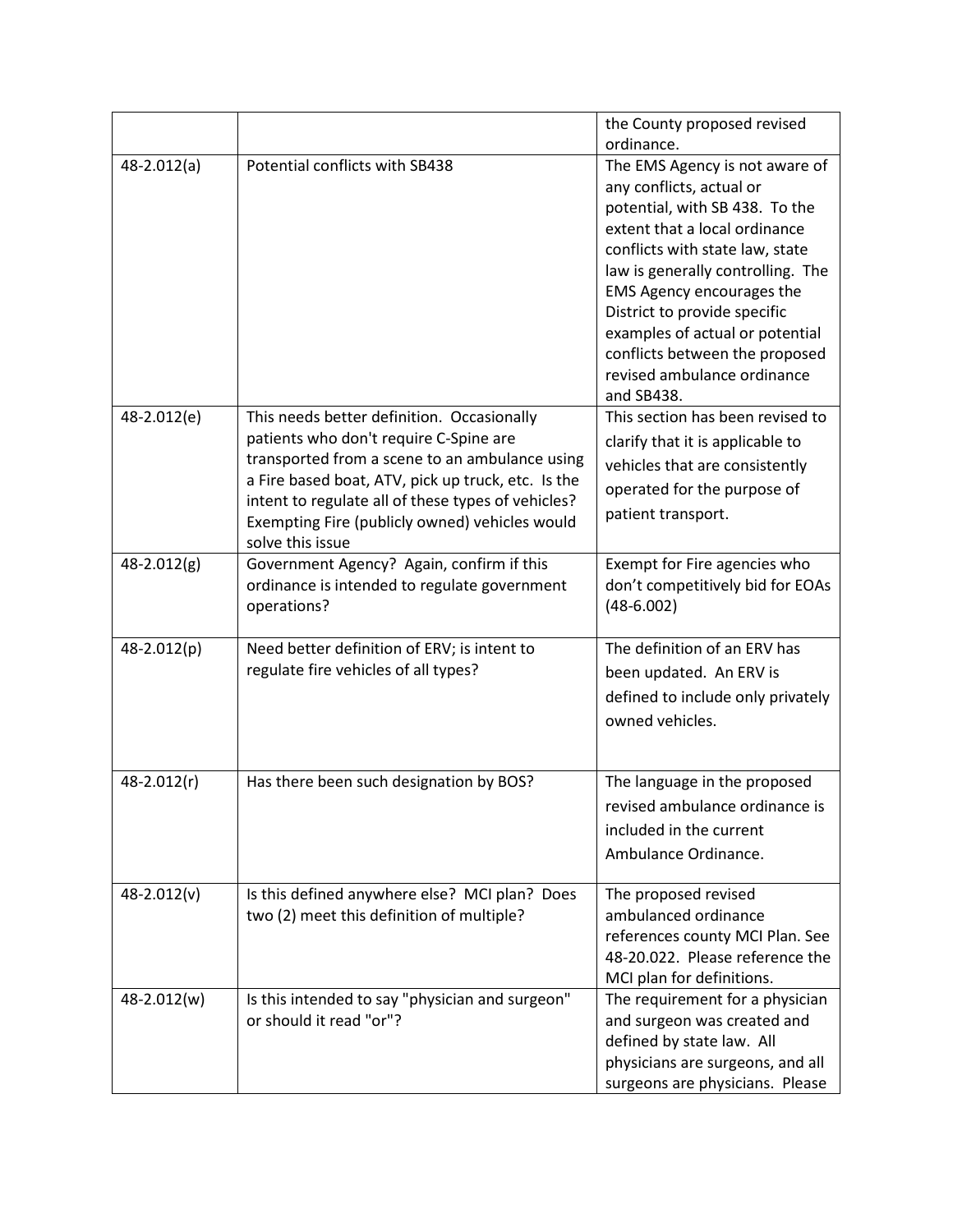|                 |                                                    | see Health and Safety Code        |
|-----------------|----------------------------------------------------|-----------------------------------|
|                 |                                                    | reference in same section.        |
| $48 - 2.012(x)$ | These requests are not always health officer       | Mutual aid requests are not       |
|                 | driven.                                            | always health officer driven.     |
|                 |                                                    | Please see "Mutual Aid" in        |
|                 |                                                    | Section 48-2.008.                 |
| 48-4.004(b)(2)  | Again, is the intent to apply to fire or           | Yes. The intent is to apply to    |
|                 | government owned vehicles?                         | fire and government owned         |
|                 |                                                    | vehicles. The definition of ERV   |
|                 |                                                    | has been revised to exempt fire   |
|                 |                                                    | or government owned vehicles.     |
| 48-4.004(b)(2)  | Definition required as to scope.                   | The comment is unclear as to      |
|                 |                                                    | what is being suggested or        |
|                 |                                                    | requested. Please review the      |
|                 |                                                    | edited version of the revised     |
|                 |                                                    | ambulance ordinance and           |
|                 |                                                    | provide a more detailed           |
|                 |                                                    | comment.                          |
| $48-6.002(a)$   | This ties the hands of the BOS and future BOS.     | The language in the proposed      |
|                 | Suggest leaving these decisions to the BOS at the  | revised ambulance ordinance is    |
|                 | time of RFP.                                       | included in the current           |
|                 |                                                    | Ambulance Ordinance. The          |
|                 |                                                    | intent of this section is to      |
|                 |                                                    | support anti-trust immunity       |
|                 |                                                    | that protects the county in       |
|                 |                                                    | competitively bid ambulance       |
|                 |                                                    | contracts. (This is not a         |
|                 |                                                    | change).                          |
| 48-6.002(b)(4)  | Similar comment to above, shouldn't these          | See response to comment for       |
|                 | decision be subject to the desire of the board at  | Section 48-6.002(a)               |
|                 | time of RFP?                                       |                                   |
|                 |                                                    |                                   |
| 48-8.06         | As written, it appears every fire vehicle in our   | Reviewed and edited.              |
|                 | fleet would be subject to this permitting process. |                                   |
| 48-8.012        | This section seems to be duplicative of an RFP /   | The EMS Agency's ambulance        |
|                 | contractual agreement that is already existing.    | application process already       |
|                 | Appears to be a new layer (burden) on a            | exists in the current ordinance.  |
|                 | provider already serving in the County.            | An application for a Certificate  |
|                 |                                                    | of Operation is separate from     |
|                 |                                                    | any contractual agreement. For    |
|                 |                                                    | example, current ambulance        |
|                 |                                                    | contract with AMR requires        |
|                 |                                                    | AMR to obtain an ambulance        |
|                 |                                                    | permit (Certificate of Operation) |
|                 |                                                    | notwithstanding its emergency     |
|                 |                                                    | ambulance contract.               |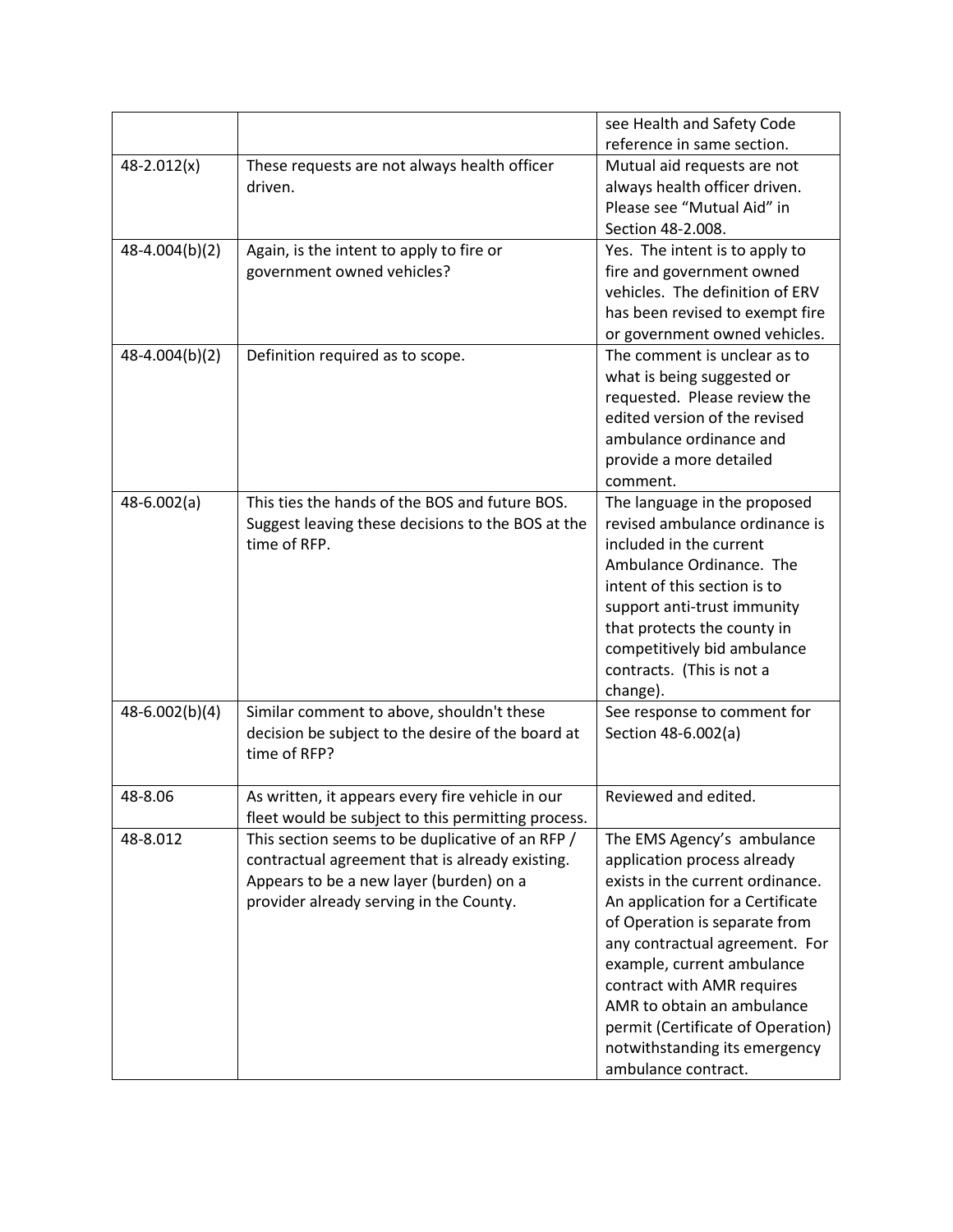| 48-8.012(1)    | Applicability for government operations?                                                                                                                                                                                                                                                 | Fire agencies who do not<br>competitively bid for EOAs are<br>exempt from this section. See<br>48-6.002.                                                                                                                                                                                                                                                                      |
|----------------|------------------------------------------------------------------------------------------------------------------------------------------------------------------------------------------------------------------------------------------------------------------------------------------|-------------------------------------------------------------------------------------------------------------------------------------------------------------------------------------------------------------------------------------------------------------------------------------------------------------------------------------------------------------------------------|
| 48-8.012(15)   | Appears to be a new requirement not found in<br>RFP or contract. NFPA 1917 is a guideline, not<br>law. There would be additional costs (est.<br>\$4,000 per unit) to bring fleets into full<br>compliance with NFPA 1917. Even fire apparatus<br>has exceptions to full NFPA compliance. | This has been a requirement<br>and practice in Contra Costa<br>County since 2018 with full<br>transparency to all transport<br>agencies who need an<br>ambulance permit to operate.                                                                                                                                                                                           |
| 48-8.12(20)    | For government providers, is this not satisfied by<br>the already existing audits conducted according<br>to existing law?                                                                                                                                                                | Fire agencies who do not<br>competitively bid for EOAs are<br>exempt from this section. See<br>48-6.002.                                                                                                                                                                                                                                                                      |
| 48-8.12(20)    | This is vague and open to interpretation.                                                                                                                                                                                                                                                | The proposed revised<br>ambulance ordinance language<br>is much more specific than<br>existing ordinance language.<br>Please submit specific<br>suggestions for edits or ask<br>specific questions if necessary.<br>This section is intended to<br>guarantee operational<br>sustainability for transport<br>agencies to ensure they are a<br>reliable part of the EMS system. |
| 48-8.012(23)   | How does LEMSA establish maximum? Sole<br>discretion? Board approval?                                                                                                                                                                                                                    | Industry standard and market<br>rates.                                                                                                                                                                                                                                                                                                                                        |
| 48-8.12(24)    | Applicability to government operation?                                                                                                                                                                                                                                                   | Fire agencies who do not<br>competitively bid for EOAs are<br>exempt from this section. See<br>48-6.002.                                                                                                                                                                                                                                                                      |
| 48-8.014(i)    | Need clarification as to scope and intention                                                                                                                                                                                                                                             | This section pertains to an<br>ambulance inspection when an<br>ambulance provider applies for<br>a Certificate of Operation.<br>Chapter 48-8 is titled<br>"Certificates of Operation and<br>Permits."                                                                                                                                                                         |
| $48 - 8.20(a)$ | Appears to be another layer of regulation, if an<br>ambulance contract is for 5 years, the certificate<br>of operations has to be renewed mid-contract<br>twice?                                                                                                                         | Current permits are good for 3<br>years, certificates of operation<br>will be good for 2 years.<br>Ambulance contracts are a<br>separate process and may vary<br>between EOA or ambulance<br>provider.                                                                                                                                                                        |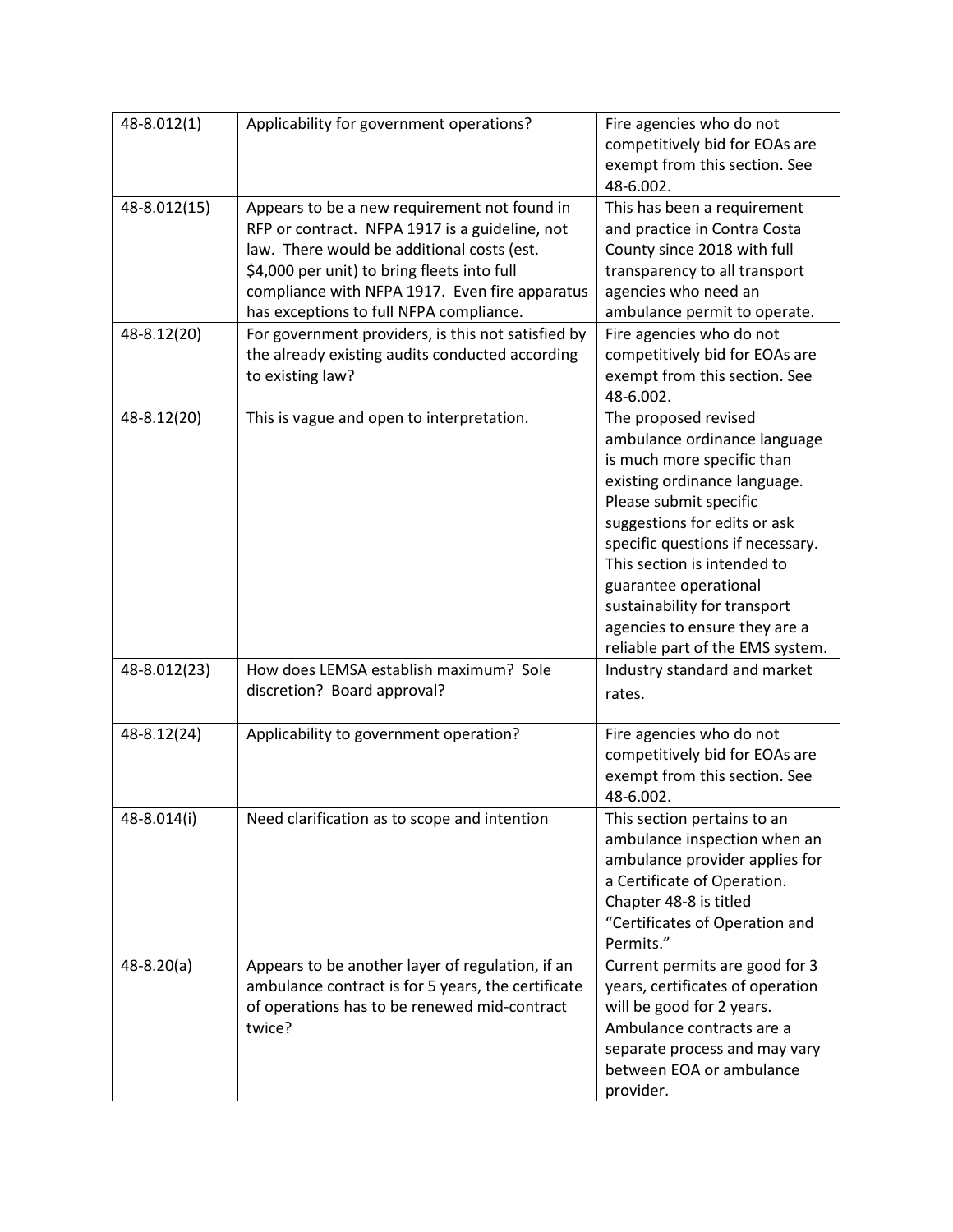| $48 - 8.026(a)(2)$ | Are public agencies subject to this fee?                                                                                                                                                     | Fire agencies who do not<br>competitively bid for EOAs are<br>exempt from this section. See<br>48-6.002.                                                                                                                                                                                                                                                                                                                                                               |
|--------------------|----------------------------------------------------------------------------------------------------------------------------------------------------------------------------------------------|------------------------------------------------------------------------------------------------------------------------------------------------------------------------------------------------------------------------------------------------------------------------------------------------------------------------------------------------------------------------------------------------------------------------------------------------------------------------|
| 48-8.034           | Are public agencies subject to this fee and<br>inspection? Is it reasonable the LEMSA is going<br>to inspect every ambulance annually?                                                       | Fire agencies who do not<br>competitively bid for EOAs are<br>exempt from this section. See<br>48-6.002.See Section 48-<br>2.012(g), ("Ambulance Service<br>Provider").                                                                                                                                                                                                                                                                                                |
| 48-8.036           | If a public agency is subject to this fee, it is<br>difficult to get a check from the Auditor<br>Controller in less than 45 days. The prepayment<br>seems unreasonable for public providers. | Fire agencies who do not<br>competitively bid for EOAs are<br>exempt from this section. See<br>48-6.002.                                                                                                                                                                                                                                                                                                                                                               |
| 48-8.040           | Permit officer is an individual. Should read<br>"County" or "LEMSA"                                                                                                                          | The permit officer is an<br>individual. This language is<br>consistent with administrative<br>processes for review, approval<br>and denial of county issued<br>permits (Certificates of<br>Operation).                                                                                                                                                                                                                                                                 |
| 48-8.044           | Understand intent, however, corporate changes                                                                                                                                                | The intent of this section is to                                                                                                                                                                                                                                                                                                                                                                                                                                       |
|                    | in ownership, sales, transfers, etc. happen<br>frequently, suggest allowing period of time to<br>avoid service interruptions.                                                                | require new or change of<br>ownership to meet the same<br>requirements as an existing<br>holder of a permit (Certificate of<br>Operation). A new owner<br>would need to proactively<br>obtain a certificate of operation<br>prior to investing in an<br>ambulance company. This<br>would prevent a new owner<br>from taking over an ambulance<br>company only to learn that they<br>do not quality or are prohibited<br>from possession a Certificate of<br>Operation. |
| 48-10.002(3)       | Appears to be a change from existing conditions.<br>Current units are marked "paramedic".<br>This change, if implemented will drive costs.                                                   | The section applies to<br>ambulances as defined by<br>Section 48-2.012(e).<br>The EMS Agency has reviewed                                                                                                                                                                                                                                                                                                                                                              |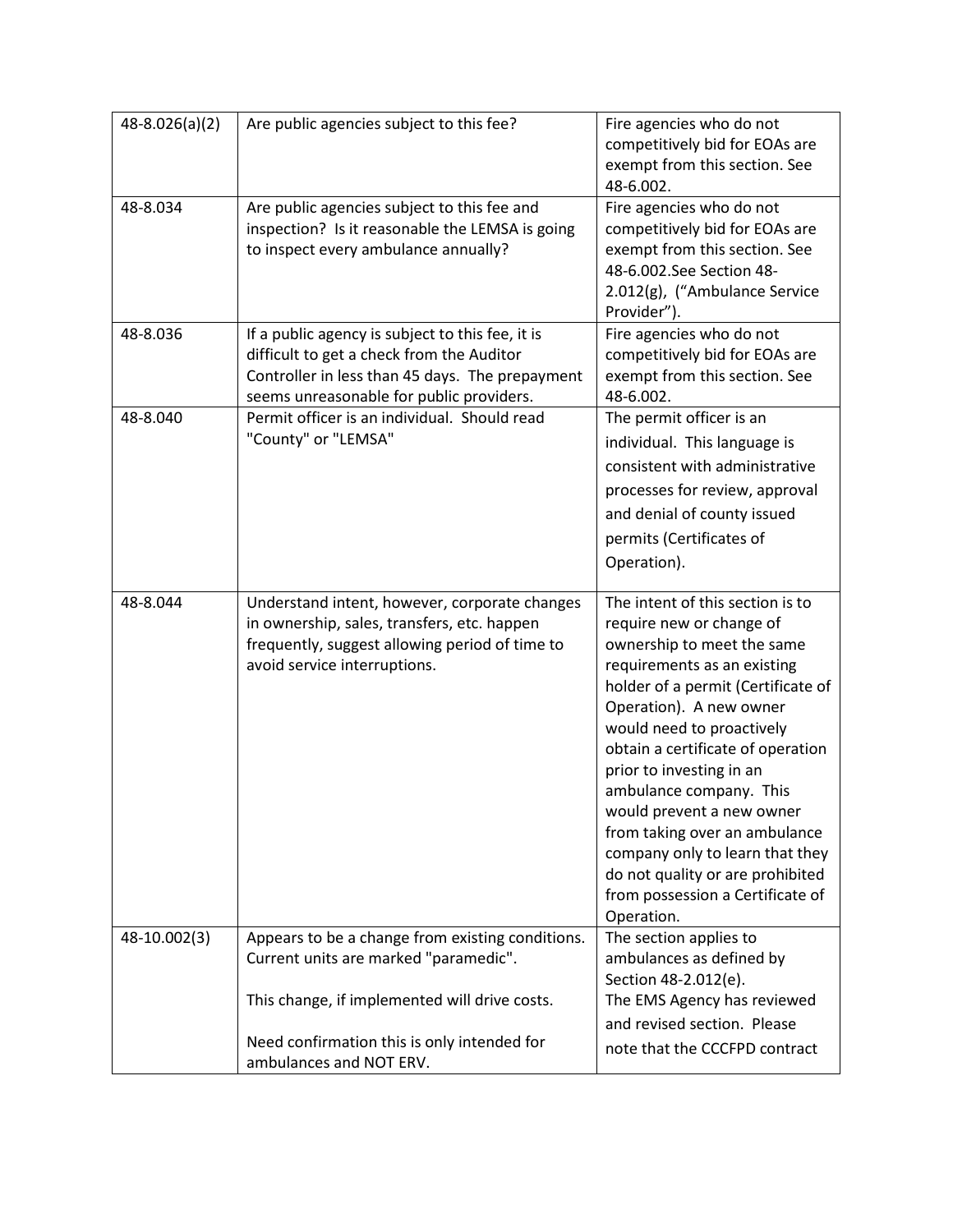|                 |                                                                                                                                                                                                            | requires the words "Paramedic                                                                                                                                                                                                                                                                                                                                                                                                                                 |
|-----------------|------------------------------------------------------------------------------------------------------------------------------------------------------------------------------------------------------------|---------------------------------------------------------------------------------------------------------------------------------------------------------------------------------------------------------------------------------------------------------------------------------------------------------------------------------------------------------------------------------------------------------------------------------------------------------------|
|                 |                                                                                                                                                                                                            | Unit" on each ambulance.                                                                                                                                                                                                                                                                                                                                                                                                                                      |
|                 |                                                                                                                                                                                                            |                                                                                                                                                                                                                                                                                                                                                                                                                                                               |
|                 |                                                                                                                                                                                                            |                                                                                                                                                                                                                                                                                                                                                                                                                                                               |
|                 |                                                                                                                                                                                                            |                                                                                                                                                                                                                                                                                                                                                                                                                                                               |
|                 |                                                                                                                                                                                                            |                                                                                                                                                                                                                                                                                                                                                                                                                                                               |
| 48-10.002(b)    | Again, concern about intent. Fire Engines and<br>other fire vehicles say "paramedic" is intent to<br>permit these vehicles?                                                                                | Reviewed and edited.                                                                                                                                                                                                                                                                                                                                                                                                                                          |
| 48-10.004       | Concern about scope. As written, a radio would<br>be required to be installed in a fire ATV.                                                                                                               | The definition of an ERV has<br>been updated. An ERV is<br>defined to include only privately<br>owned vehicles.                                                                                                                                                                                                                                                                                                                                               |
| 48-10.004(b)    | Same note as above, need to clarify scope.                                                                                                                                                                 | The definition of an ERV has<br>been updated. An ERV is<br>defined to include only privately<br>owned vehicles.                                                                                                                                                                                                                                                                                                                                               |
| 48-10.004(c)    | Concern about scope and intent. Not all fire<br>vehicles have GPS. As written, this would drive<br>significant costs to fire.                                                                              | The definition of an ERV has<br>been updated. An ERV is<br>defined to include only privately<br>owned vehicles.                                                                                                                                                                                                                                                                                                                                               |
| 48-10.006       | Do annuals occur now? This seems burdensome<br>and unreasonable for all parties for an annual. Is<br>this intended as a tool to increase LEMSA<br>revenue? Are publicly owned vehicles subject to<br>this? | Yes. The language states "are<br>subject to an annual<br>inspection."<br>The EMS Agency conducts<br>annual inspections as well as<br>inspections during ambulance<br>permit renewals. This section is<br>not intended to increase LEMSA<br>revenue but it will be creating a<br>means of cost recovery.<br>Yes. Publicly owned<br>ambulances are subject to<br>ambulance inspections and this<br>requirement already exists in<br>every contract for service. |
| 48-10.006(a)(4) | Unaware of any CHP inspections for fire vehicles<br>that are in this ERV category. Appears to be an<br>unachievable requirement as written.                                                                | Government vehicles are<br>exempt from CHP inspections.<br>Please refer to the California<br>Code of Regulations.                                                                                                                                                                                                                                                                                                                                             |
| $48-10.010(a)$  | This require better definition of vehicle. Notice<br>should be required, business hours is<br>reasonable. After hours, subsequent to a                                                                     | This requirement only applies to<br>ambulances and ERVs.<br>Please note that no notice<br>inspections are a requirement                                                                                                                                                                                                                                                                                                                                       |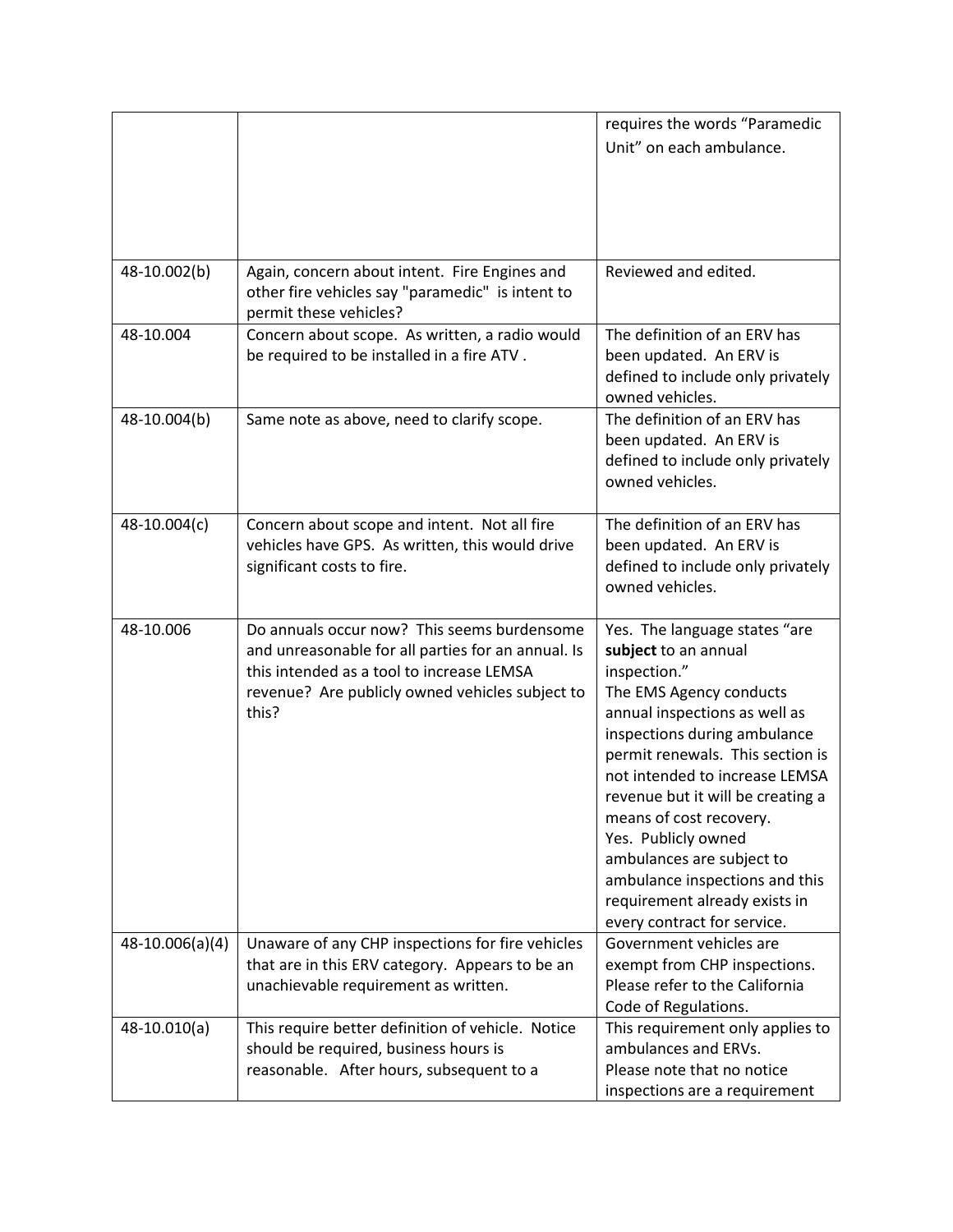|                   | vehicle accident might be reasonable. Suggest<br>business hours for routine.                                                                                                                         | for all 9-1-1 transport providers'<br>and is a part of all existing<br>contracts.                                                                                                                                                                                                               |
|-------------------|------------------------------------------------------------------------------------------------------------------------------------------------------------------------------------------------------|-------------------------------------------------------------------------------------------------------------------------------------------------------------------------------------------------------------------------------------------------------------------------------------------------|
| $48-10.014(a)(1)$ | Need better definition of vehicle and ERV. While<br>fire vehicles meet DOT and VC requirements,<br>CHP does not regulate routinely, only<br>subsequent to an incident such as a vehicle<br>accident. | The definition of ERV has been<br>revised.                                                                                                                                                                                                                                                      |
| 48-12.012         | Is this needed? Isn't this covered in existing law?<br>What is in addition to existing law?                                                                                                          | This applies to all EMT and<br>Paramedic personnel who<br>operate in Contra Costa County,<br>including those who are not<br>employed by a provider who<br>falls under regulatory authority,<br>e.g., medical standby<br>companies who are not<br>currently regulated in Contra<br>Costa County. |
| 48-12.004(4)      | Does this apply to Fire? MOFD or SRM?                                                                                                                                                                | Yes. Transporting fire agencies<br>(and non-transporting fire<br>agencies) have been sending<br>their academies to the County's<br>required EMS orientation for<br>several years.                                                                                                               |
| 48-12.006         | Is this duplicative to existing RFP or contract<br>language?<br>As written, the LEMSA is now regulating fire<br>district staff driving fire vehicles that fall in the<br>ERV category.               | The definition of an ERV has<br>been updated. An ERV is<br>defined to include only privately<br>owned vehicles.                                                                                                                                                                                 |
| 48-12.008(b)      | As written, fire ERV drivers, must wear a LEMSA<br>approved patch. This is unreasonable and a<br>change to existing conditions.                                                                      | The definition of an ERV has<br>been updated. An ERV is<br>defined to include only privately<br>owned vehicles.                                                                                                                                                                                 |
| 48-14             | Concerned about entire section. What are the<br>impacts to existing comm centers? Is this new?                                                                                                       | Please review EMS Policy,<br>current provider contracts, and<br>the current ordinance. The EMS<br>Agency has determined that<br>there would be no impacts to<br>existing communication centers<br>or conflict with SB 438.                                                                      |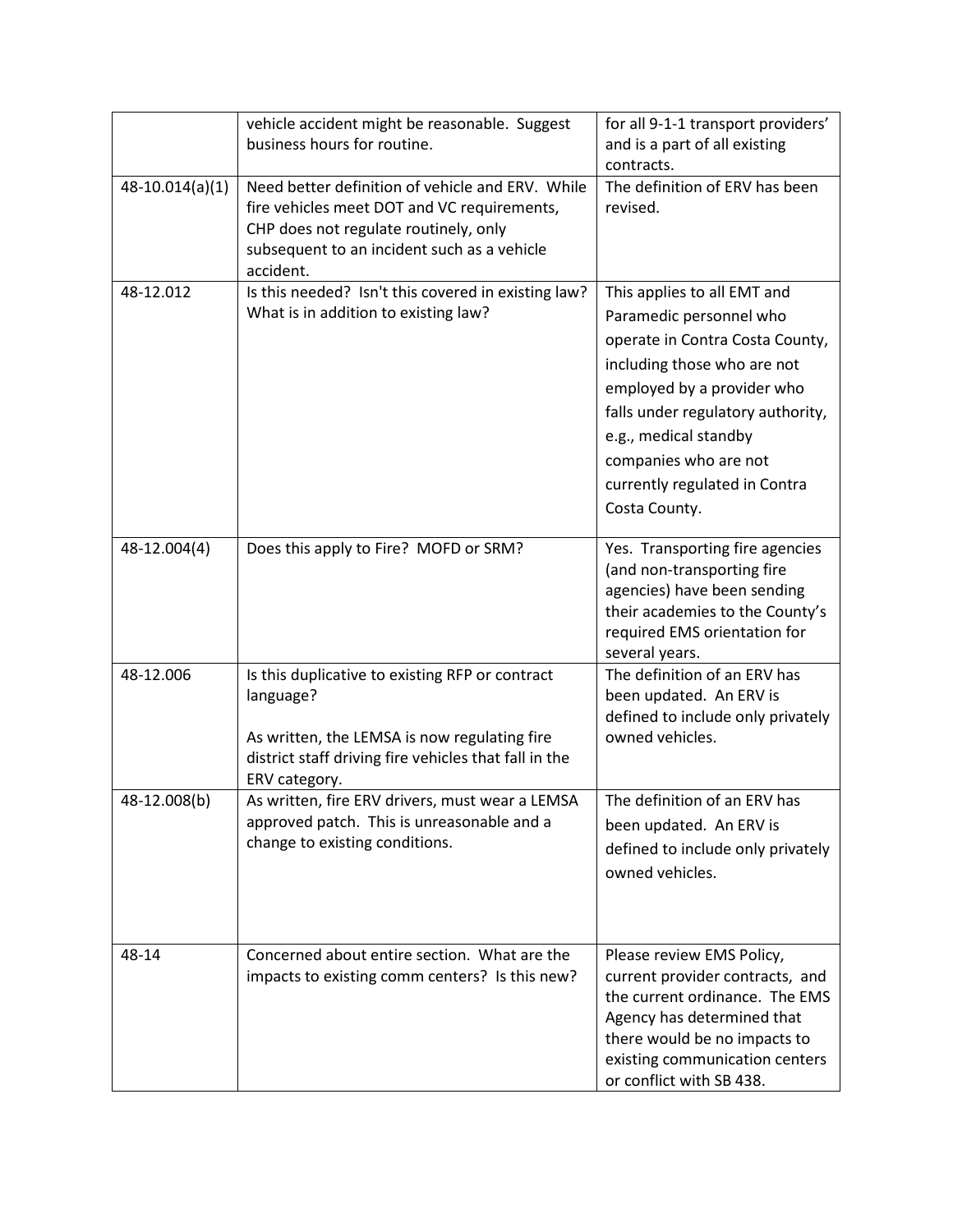| 48-14.006    | Is this not already covered by RFP and contract?  | This applies to all dispatch       |
|--------------|---------------------------------------------------|------------------------------------|
|              | What is new and what is intent?                   | centers emergency and non          |
|              |                                                   | emergency. There is no impact      |
|              |                                                   | to existing 9-1-1 comm centers.    |
| 48-14.008(a) | What is this system?                              | The EMS Agency utilizes            |
|              |                                                   | ReddiNet. This system is subject   |
|              |                                                   | to change, although a change is    |
|              |                                                   | not anticipated.                   |
| 48-14.010(b) | "start a direct run" this language appears twice, | The quoted language appears        |
|              | what is the significance?                         | once in this section (48-          |
|              |                                                   | 14.010(b). This language is        |
|              |                                                   | consistent with the existing       |
|              |                                                   | ambulance ordinance and            |
|              |                                                   | requires an ambulance to           |
|              |                                                   | immediately respond directly to    |
|              |                                                   | the call for service.              |
|              |                                                   |                                    |
| 48-14.010(b) | Confirm this is the SO who does some              | No. Not if "SO" refers to          |
|              | coordination?                                     | Sheriff's Office. This section     |
|              |                                                   | refers to communication            |
|              |                                                   | centers that dispatch              |
|              |                                                   | emergency ambulances.              |
| 48-16.204    | What is needed in local ordinance compared to     | To the extent the EMS Agency       |
|              | existing regulatory scheme?                       | understands the question, the      |
|              |                                                   | EMS Agency responds as             |
|              |                                                   | follows: This section supports     |
|              |                                                   | permit investigations related to   |
|              |                                                   | this ordinance. There is nothing   |
|              |                                                   | in statute or regulation that      |
|              |                                                   | applies to local regulation of     |
|              |                                                   | ambulances or permit processes     |
|              |                                                   | (e.g., vehicle permitting, special |
|              |                                                   | event permitting, certificate of   |
|              |                                                   | operation, etc.).                  |
| 48-16.204    | Will you accept written statements from the       | No. This section provides for a    |
|              | public? Patients?                                 | determination of fact without      |
|              |                                                   | additional evidence when the       |
|              |                                                   | statement is provided by a         |
|              |                                                   | county officer or employee, an     |
|              |                                                   | officer or employee of the state,  |
|              |                                                   | or an officer or employee of any   |
|              |                                                   | law enforcement or fire            |
|              |                                                   | protection agency acting within    |
|              |                                                   | the course and scope of their      |
|              |                                                   | official duties or employment.     |
| 48-16.402(a) | Appears to allow unrestricted access to fire      | See 48-2.012(g) ("Ambulance        |
|              | district personnel records                        | Service Provider") definition      |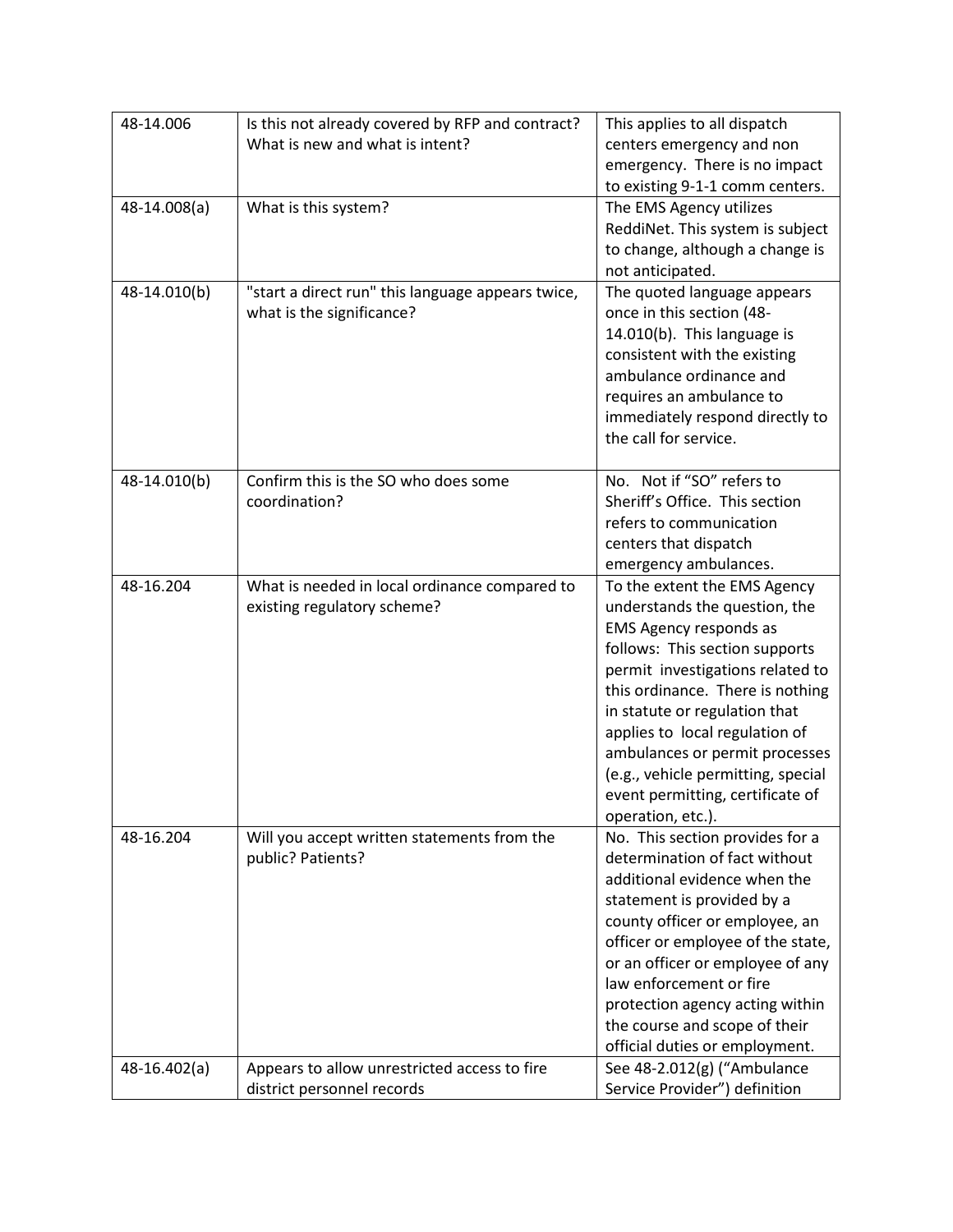| 48-16.802(b)    | any section within the same ordinance? Or is<br>this intended to read section? Different<br>violations are all within the same ordinance.<br>Clarify intent | This language is consistent with<br>existing county ordinance and<br>the Government Code regarding<br>fines.                                                                                                                                                                                                                                                                                                                                                          |
|-----------------|-------------------------------------------------------------------------------------------------------------------------------------------------------------|-----------------------------------------------------------------------------------------------------------------------------------------------------------------------------------------------------------------------------------------------------------------------------------------------------------------------------------------------------------------------------------------------------------------------------------------------------------------------|
| 48-16.806(b)(4) | The LEMSA Director has an inherent conflict as<br>the director supervises all the LEMSA staff.                                                              | The EMS Agency has<br>determined that there is no<br>conflict. This section is<br>consistent with other county<br>ordinances and state laws that<br>provide appeal process for fines<br>or enforcement decisions of<br>subordinates (e.g., animal<br>control officer's decision to<br>impound an animal is appealed<br>to Chief of Animal Control;<br>parking citation issued by<br>parking enforcement officer<br>subject to review by police chief<br>or designee). |
| 48-16.808(a)    | Public agencies?                                                                                                                                            | This section applies to<br>"owners." Please see<br>definitions.                                                                                                                                                                                                                                                                                                                                                                                                       |
| 48-16.810       | If applicability to public provides, it is almost<br>impossible to get a check from the auditor<br>controller in 30 days.                                   | The EMS Agency notes the<br>comment.                                                                                                                                                                                                                                                                                                                                                                                                                                  |
| 48-16.1002      | Is the existing LEMSA fee schedule available?                                                                                                               | Yes. The existing LEMSA fee<br>schedule is available in the EMS<br>policies and is posted publicly<br>online.                                                                                                                                                                                                                                                                                                                                                         |
| 48-16.1004      | The LEMSA director has inherent conflicts. This<br>decision at a minimum should be Health Officer<br>or Director.                                           | The EMS Agency has<br>determined that no conflict<br>exists. The EMS Agency<br>welcomes additional comment<br>and illustrations of inherent<br>conflicts.                                                                                                                                                                                                                                                                                                             |
| 48-16.1006      | or Administrative Law Judge or Hearing Officer.                                                                                                             | The EMS Agency has retained<br>the option of referring an<br>appeal to hearing officer and<br>added the option to refer an<br>appeal to an ALJ. The existing<br>ordinance authorizes the Permit<br>Officer to appoint any person as<br>a Hearing Officer.                                                                                                                                                                                                             |
| 48-18.004       | Some private high school and college football<br>games or graduations could exceed this<br>threshold.                                                       | The EMS Agency appreciated<br>the comment and suggestion.<br>This section is under review.                                                                                                                                                                                                                                                                                                                                                                            |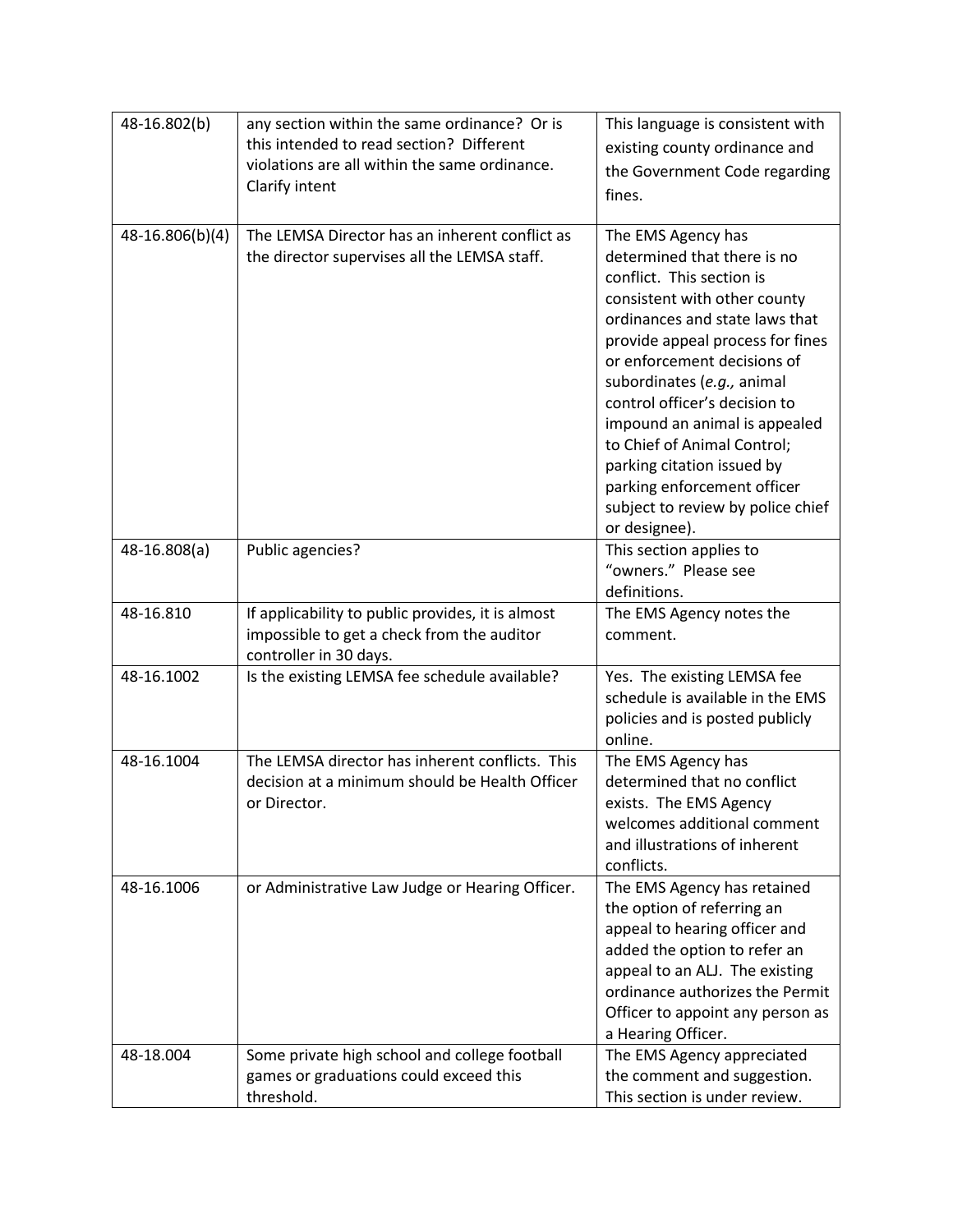| 48-18.004       | Concord Pavilion is owned by City (Government).<br>Events operated by government. Just need to be<br>sure this scenarios is covered.                                                                                                                                                                                                                                              | This section is under review.<br>The EMS Agency intends to<br>cover all events, including those<br>hosted at a public owned<br>venue.                                                                                                                                         |
|-----------------|-----------------------------------------------------------------------------------------------------------------------------------------------------------------------------------------------------------------------------------------------------------------------------------------------------------------------------------------------------------------------------------|-------------------------------------------------------------------------------------------------------------------------------------------------------------------------------------------------------------------------------------------------------------------------------|
| 48-18.006       | Does a public agency need a permit to provide<br>event standby medical? This is a change to<br>existing conditions.                                                                                                                                                                                                                                                               | No. See Section 48-18.022.                                                                                                                                                                                                                                                    |
| 48-18.010       | This puts LEMSA in position of directly<br>permitting special events. In addition to Fire<br>permit, Police Permit, City Permit, and others,<br>now the LEMSA will be requiring permits.                                                                                                                                                                                          | The EMS Agency determined<br>this comment does not require<br>a response.                                                                                                                                                                                                     |
| 48-18.010(c)(8) | This is operational in nature. Needs to have<br>involvement of the Fire AHJ and the ambulance<br>provider.                                                                                                                                                                                                                                                                        | This section only applies to<br>providers that do not have valid<br>certificate of operation.                                                                                                                                                                                 |
| 48-18.012       | Is a fire agency (public) subject to this fee?                                                                                                                                                                                                                                                                                                                                    | No. A fire agency is not subject<br>to this fee. See Section<br>48.18.022.                                                                                                                                                                                                    |
| 48-18.022       | Is this applicable to the non-transport side of<br>Fire providers? i.e. Fire standby at an event. Is<br>LEMSA notification//approval still required?                                                                                                                                                                                                                              | This section was revised to<br>exclude government agencies<br>from the requirement to obtain<br>a special event services permit.                                                                                                                                              |
| 48-20.024       | Need clarification on fire vehicle ERV definition.<br>On occasion, at the request of the<br>Sheriff/coroner, fire could transport a cadaver<br>from a remote, offroad or marine setting. As<br>written, with ERV definition, fire could be in<br>violation of this section.                                                                                                       | The definition of an ERV has<br>been updated. An ERV is<br>defined to include only privately<br>owned vehicles.                                                                                                                                                               |
|                 |                                                                                                                                                                                                                                                                                                                                                                                   |                                                                                                                                                                                                                                                                               |
| 48.2.012(e)     | We do not see where the definition in the<br>ordinance applies only to privately owned<br>vehicles or exempts public agency ambulances<br>and/or other EMS vehicles.                                                                                                                                                                                                              | Exempt for Fire agencies who<br>don't competitively bid for EOAs<br>See 48-6.002.                                                                                                                                                                                             |
| 48-8.012        | Several new additions to the application. Some<br>of which we already provide per our contract<br>language. Pertinent changes not necessarily<br>covered in the contract include:<br>72 "A description of the management and<br>supervisory structure of the applicant's business,<br>demonstrating that the applicant has sufficient<br>experienced personnel to provide for the | The revisions to the ambulance<br>ordinance apply to all providers<br>seeking a certificate of<br>operation, i.e., non-emergency<br>providers.<br>A 911 provider would have a<br>more sophisticated posting plan<br>that would be readily available<br>to submit at any time. |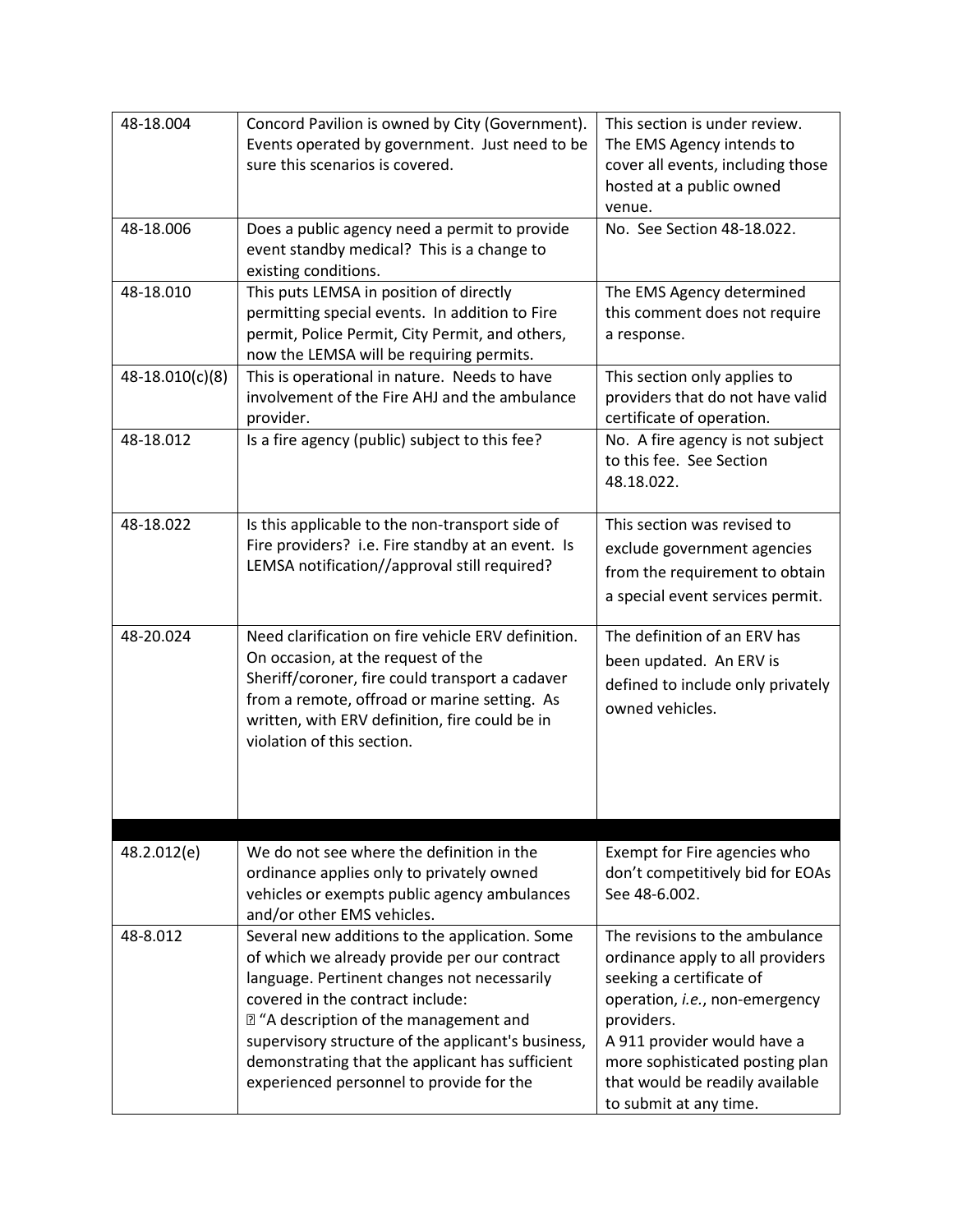|           | oversight and supervision of staff and<br>operations."<br>sqrt "An ambulance posting plan that describes the<br>location from which ambulances will be<br>dispatched to provide services offered in Contra<br>Costa County and specifies the hours of<br>operation for each post or location." Posting<br>plans are dynamic and not appropriate to submit<br>as static per the language. |                                                                                                                                                                                                                                                                     |
|-----------|------------------------------------------------------------------------------------------------------------------------------------------------------------------------------------------------------------------------------------------------------------------------------------------------------------------------------------------------------------------------------------------|---------------------------------------------------------------------------------------------------------------------------------------------------------------------------------------------------------------------------------------------------------------------|
| 48-8.014  | Why change from 3 years to 2?                                                                                                                                                                                                                                                                                                                                                            | The change is to provide more<br>consistent, timely and reliable<br>oversight and quality assurance<br>to ambulance operators in<br>Contra Costa County.                                                                                                            |
| 48-6.016  | Although not listed in the Cross Reference Chart<br>provided by the LEMSA, it appears there is<br>added language to the ordinance about a per<br>ambulance inspection fee for new ambulances.                                                                                                                                                                                            | Section 48-6.016 does not exist.<br>The EMS Agency believes this<br>comment may be intended to<br>refer to section 48-8.026. To<br>the extent that this comment<br>refers to section 48-8.026, the<br>EMS Agency did include this<br>section in its revision chart. |
| 48-8.034  | Although not listed in the Cross Reference Chart<br>provided by the LEMSA, it appears there is<br>added language to the ordinance about an<br>annual per ambulance inspection fee for existing<br>ambulances.                                                                                                                                                                            | See the revision chart, Section<br>48-8.034 (the top of page 6)                                                                                                                                                                                                     |
| 48-10.010 | Section (a) appears to be new to the ordinance;<br>however, the LEMSA has been performing spot<br>inspections for some time now.                                                                                                                                                                                                                                                         | The current ordinance and all<br>provider contracts allow for no<br>notice inspections of any<br>ambulance. This new section<br>allows for any passing<br>'intermittent' inspections to<br>serve as waivers for the annual<br>inspection.                           |
| 48-18     | It appears that we may need to apply for a<br>special events permit for every special event in<br>the county.                                                                                                                                                                                                                                                                            | This section is not applicable to<br>an agency who possesses a valid<br>certificate of Operation (see<br>Section 48-18.022).                                                                                                                                        |
| 48-20.024 | There has been occasion for ambulance<br>personnel to transport cadavers. Usually centers<br>on an order from law enforcement to do so, or<br>some other exogenous circumstances in which<br>leaving the cadaver at the scene is inhumane.                                                                                                                                               | The definition of an ERV has<br>been updated. An ERV is<br>defined to include only privately<br>owned vehicles.                                                                                                                                                     |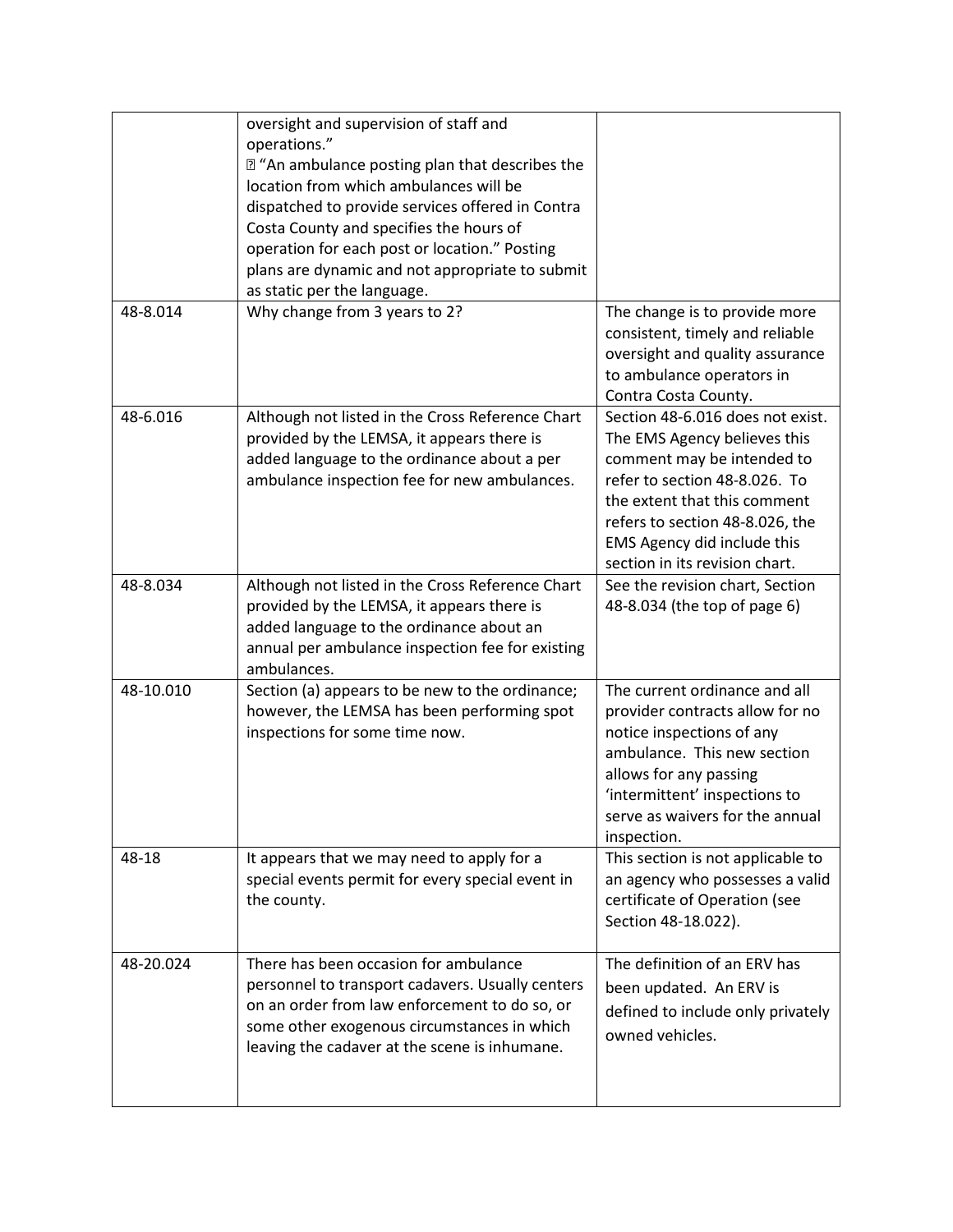| 48-6.002  | d) A fire protection district in the county that is<br>not required to competitively bid for a 9-1-1 EMS<br>and ambulance service contract in an exclusive<br>operating area is not required to obtain a<br>certificate of operation but must otherwise<br>comply with this ordinance. (Ords. 2020- § 2,<br>83-28 § 1.)<br>Please provide where this ordinance differs from<br>the present Contract, RFP and Title 22. | In short, any current contract,<br>statutory, Title 22 requirements<br>that are being met satisfy<br>deliverables in this ordinance,<br>I.e., if you're compliant with law<br>and contract, you're compliant<br>with this ordinance.<br>Please remember that this<br>ordinance applies to all<br>providers in the county,<br>including those that aren't<br>currently regulated (where<br>statute and regs don't apply). |
|-----------|------------------------------------------------------------------------------------------------------------------------------------------------------------------------------------------------------------------------------------------------------------------------------------------------------------------------------------------------------------------------------------------------------------------------|--------------------------------------------------------------------------------------------------------------------------------------------------------------------------------------------------------------------------------------------------------------------------------------------------------------------------------------------------------------------------------------------------------------------------|
| 48-12     | All EMT and paramedic personnel working in<br>Contra Costa County shall provide patient care in<br>accordance with the medical care policies,<br>procedures and treatment guidelines<br>promulgated by the LEMSA and its medical<br>director. (Ords. 2020- §2, 83-28 § 1.)<br>Already covered by this - seems redundant.                                                                                               | The EMS Agency was unable to<br>locate where this was already<br>covered thus rendering it<br>redundant. The EMS Agency<br>invites additional comments<br>with specific references to<br>redundant provisions.                                                                                                                                                                                                           |
| 48-12.008 | We have uniform standards and no public<br>agency displays a LEMSA-approved county patch                                                                                                                                                                                                                                                                                                                               | This section has been revised to<br>exempt public agencies from<br>the LEMSA approved patch<br>requirement.                                                                                                                                                                                                                                                                                                              |
| 48-4.004  | The LEMSA is authorized to promulgate rules,<br>regulations, policies, procedures, training<br>requirements, medical equipment provisions<br>and treatment guidelines as reasonably<br>necessary to effectuate the purpose of this<br>ordinance and to ensure the protection of the<br>public health, safety and welfare.<br>This is vague.                                                                            | The EMS Agency was unable to<br>determine what was vague<br>about this section. The EMS<br>Agency welcomes further<br>comment that explains what<br>part needs to be more specific<br>(or less vague).                                                                                                                                                                                                                   |
| 48-18.010 | Who is responsible for enforcing and the manner<br>the LEMSA will use to enforce this. The CCCFPD<br>and Alliance do not support any regulations,<br>paperwork etc. that require it to report to the<br>LEMSA its stand-by operations. The CCCEMSA<br>needs to develop a path for it to track private<br>events if that is their desire.                                                                               | The ambulance ordinance is<br>enforceable in the same<br>manner as all other county<br>ordinances. Peace officers and<br>LEMSA personnel are<br>authorized to enforce this<br>ordinance.                                                                                                                                                                                                                                 |
|           | The existing ordinance states "limited oversight<br>of private EMS." Special event medical services<br>staffing or special events. We feel this ordinance<br>should also be limited in scope, and include<br>language stating such, that public agencies are                                                                                                                                                           | Thanks for the comments $-$<br>looking forward to further<br>comments after first round of<br>edits. Please see response<br>below:                                                                                                                                                                                                                                                                                       |